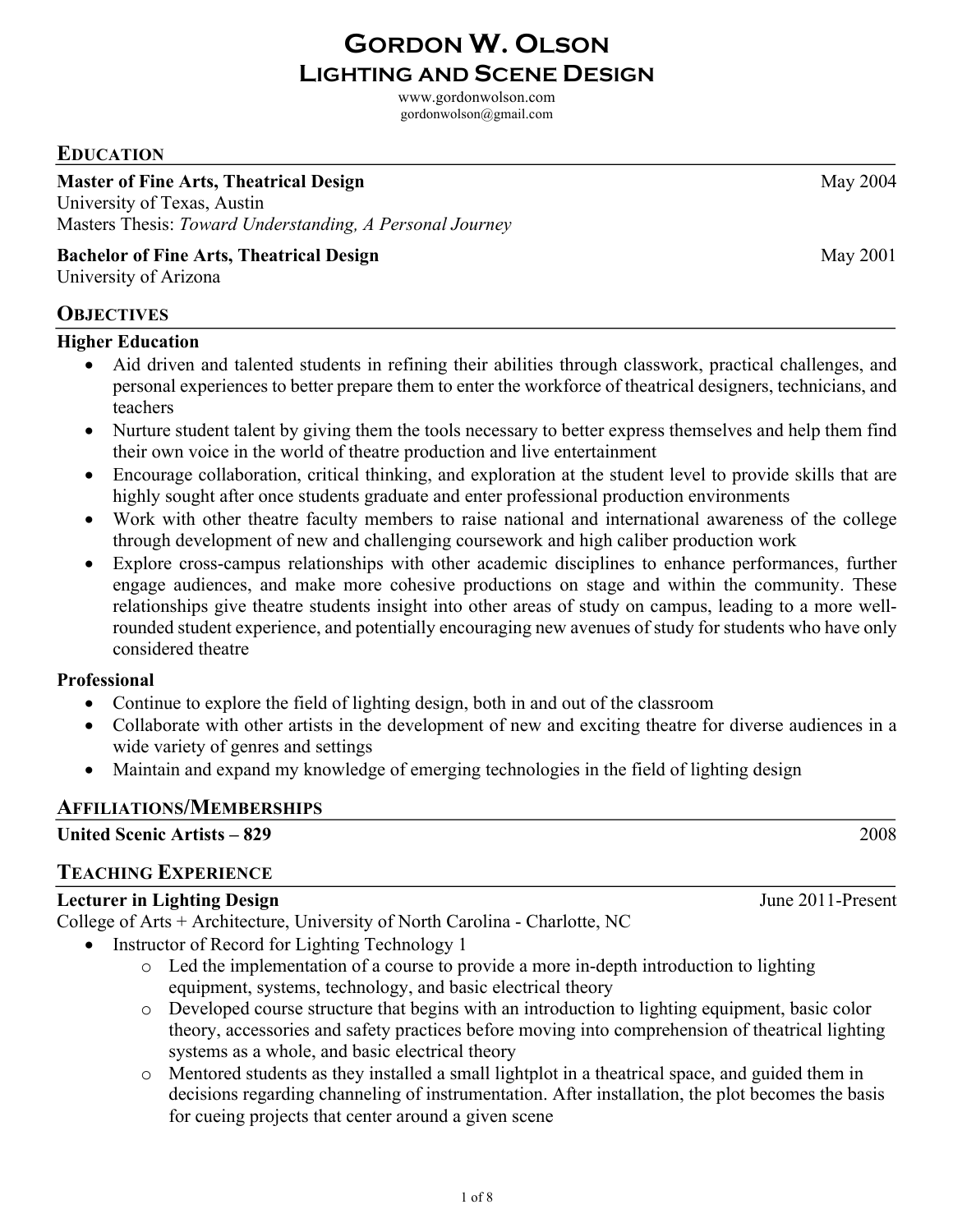www.gordonwolson.com gordonwolson@gmail.com

- o Sabotaged elements of the lightplot so that students are encouraged to troubleshoot any number of issues from cable failure to errant lighting console data, exposing them to mock real-world issues that are common on any installation.
- o Finally amended the lightplot to include LED instrumentation, thus allowing students to get a grasp on the complexities of dealing with instruments that have multiple parameters, and how those choices can impact cueing time
- o Developed course material that included introduction of all basic lighting equipment, automated and LED lighting fixtures, basics tenets of AC and DC electricity, lighting console operation and cueing exercises
- One of two Instructors of Record for Lighting and Sound Tech 1
	- o Co-led the implementation of a course to provide a more in-depth introduction to lighting and sound equipment and production practices
	- o Developed course curriculum, lectures, quizzes, and final exam
	- o Course material included introduction of all basic lighting equipment, automated and LED lighting fixtures, lighting console operation and simple cueing exercises
	- o Students were also tasked with installation of a small lightplot which they then focused, troubleshot, amended, and repaired over the course of the semester
- Instructor of Record for Topics in Theatre course on the basic tenets of 2D and 3D CAD drawing and modeling for Theatre
	- o Developed syllabus with goal of not only familiarizing students with basic drawing skills within Vectorworks, but providing a facility with the program at an intermediate level by the end of the semester
	- o Created class projects to cover topics from understanding scale drawing, usage of layers, classes, and advanced drawing techniques to implementation of lighting, 3D modeling, inclusion of textures, and presentational skills
	- o Structured coursework so each successive project built on skills learned in the previous project, keeping cohesion and understanding at the forefront of the student focus
- One of three Instructors of Record for Intro to Technical Theatre
	- o Geared course toward introduction of and familiarity with basic theatrical lighting equipment
	- o Developed course curriculum, quizzes, and final exams to ensure attainment of student learning outcomes set forth by Theatre Department
	- o Covered instrumentation as well as further student understanding of lighting systems, the collaborative process, and basic execution of working with automated lighting equipment.
- Mentored a student through an Independent Study course credit with targeted goals of:
	- o Script analysis, visual research methods, cue sheet development
	- o Advanced skills in Vectorworks Spotlight and Lightwright
	- o Growing presentational skills to clearly communicate design concept and approach for a hypothetical production of a classic play
- Instructor of Record for Lighting Practicum course
	- o Taught students the fundamentals of working with basic lighting equipment, including the installation of all light plots for departmental performances in theatre, dance, and music
	- o Implemented and enforced safety procedures to ensure student well-being while working at heights of 30-60 feet, operating of single-man lifts, and working with electricity
	- o Evaluated student progress, created course-appropriate quizzes to measure student learning, determined final grades
- Co-led a search committee for a Technical Director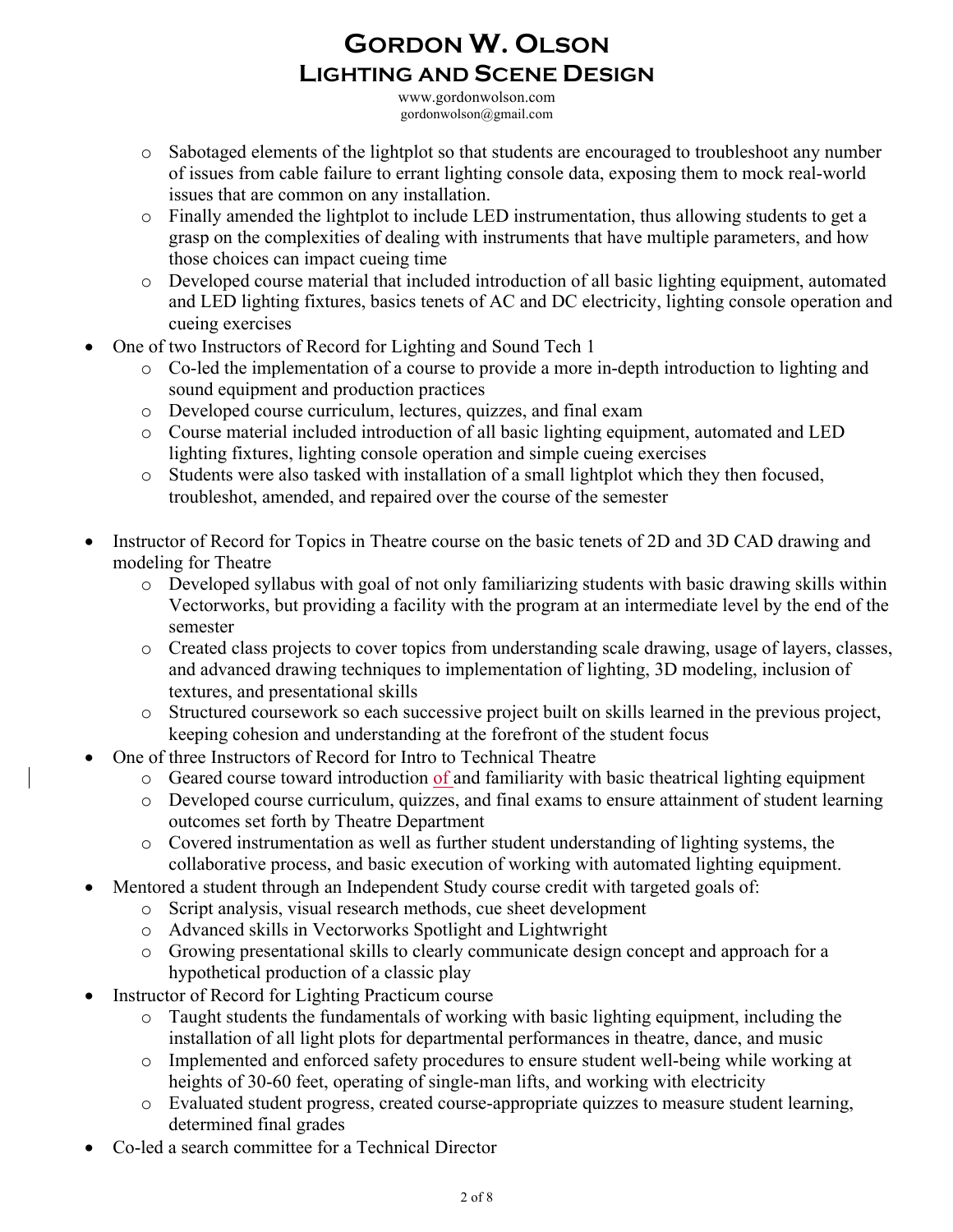www.gordonwolson.com gordonwolson@gmail.com

- Collaborated with Theatre Department Faculty on refinement of Student Learning Goals and Assessments
- Worked alongside Master Electrician to develop week-to-week goals
- Partnered with other departmental faculty in support and implementation of their designs for productions

# **Instructor – Introduction to Automated Lighting and Science 2004** June-July 2004

Institute for Digital Performing Arts - San Jose, Costa Rica

- Taught students the fundamentals of working with automated lighting equipment, from power and data distribution to maintenance and troubleshooting during the six-week session
- Included exercises on lighting console programming, working with music to create and motivate cueing, and how timing, intensity, and color can impact an audience
- Led students through individual and team-based tasks to achieve the final goal of a public performance of choreographed automated lighting set to pieces of orchestral and motion picture soundtrack music

# Graduate Instructor – Intro to Design Fall 2003, Spring 2004

Department of Theatre and Dance, University of Texas - Austin, TX

- Taught the lighting section of an undergraduate introductory Theatrical Design course to over sixty students per semester
- Utilized in-class demonstrations, previous experience, and teamwork to introduce students to the basic tenets of lighting theory and design
- Included and expanded on previous instructor's lesson plans to include ideas of visual research, cue structure and placement, script analysis, and more defined theories of angles and color
- Evaluated student progress, graded intermediate and final projects, and worked with other designemphasis graduate instructors to compile final grades

# **Graduate Assistant – Intro to Design Spring 2003** Spring 2003

Department of Theatre and Dance, University of Texas - Austin, TX

- Assisted professor in teaching the lighting section of an introductory Theatrical Design course to over sixty students per semester
- Worked with teams of students to guide their ideas and help them implement their plans for intermediate and final projects that dealt with color theory, angle, intensity, timing, and cueing

# **Graduate Assistant – Automated Lighting 1** Fall 2002

Department of Theatre and Dance, University of Texas - Austin, TX

- Assisted professor in teaching introduction to automated lighting course to eight qualified students
- Course included power and data distribution, maintenance and troubleshooting of equipment, and lightboard programming
- Worked with students outside of class to assist in the development of their understanding of the aesthetics and choreography of working with automated lighting equipment
- Oversaw team-building exercises in which class was asked to solve issues specifically created to test their skillsets

# **LIGHTING DESIGN**

# **Professional Experience** 2003-Present

Large-scale opera, regional theatre, community theatre, community college, dance

- Collaborate with national and international directors on both small- and large-scale productions of opera, theatre, and dance
- Work diligently to serve the needs of each production, using lighting to enhance the story being told and the atmosphere being created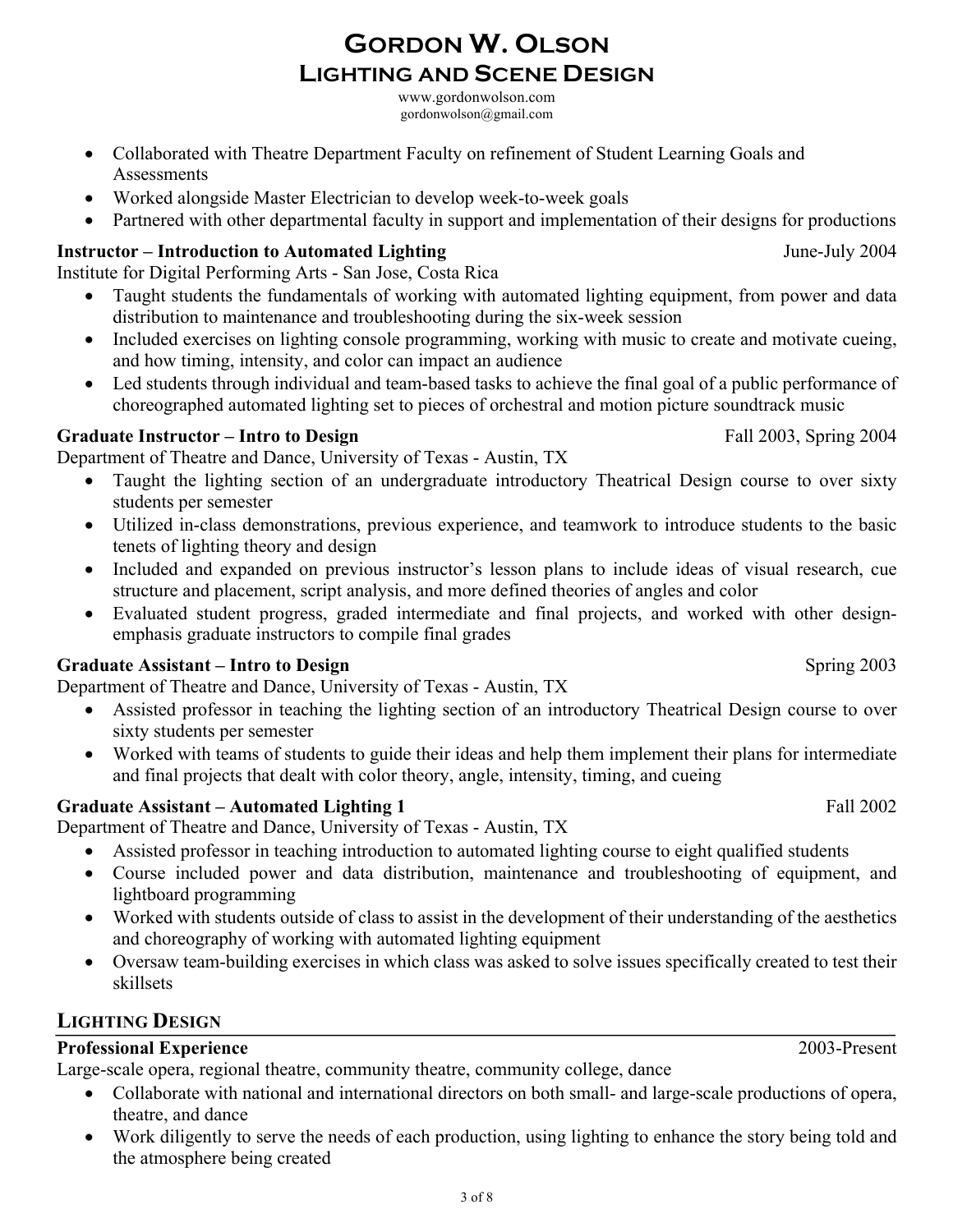www.gordonwolson.com gordonwolson@gmail.com

- Use visual research and inspiration, script analysis, and repeated discussions with members of production teams to develop light plots using as few as 12 and as many as 450 lighting instruments
- Use industry standard software such as Vectorworks Spotlight and Lightwright 5 to draft light plot and maintain paperwork from initial concepts to final archival documentation
- Work within financial constraints to maintain budget
- Communicate and work with assistants, electricians, and supporting personnel to ensure that design is implemented correctly, changes are made efficiently, and a high quality end product is attained

#### **PRODUCTION LISTING** (SELECTED)

| The Producers                               | Caroline Bower, Director              | Theatre Charlotte                | 2019 |
|---------------------------------------------|---------------------------------------|----------------------------------|------|
| <b>Hansel and Gretel</b>                    | Basil Twist, Director                 | Michigan Opera Theatre           | 2019 |
| Grease                                      | Caroline Bower, Director              | Providence Day School            | 2019 |
| Winter '18 Dancescapes                      | Shane O'Hara, Artistic Director       | James Madison University         | 2018 |
| Twelfth Night                               | Andrew Hartley, Director              | UNC-Charlotte                    | 2018 |
| Spamalot!                                   | Christian Casper, Director            | Davidson Community Players       | 2018 |
| Spring Awakening                            | <b>Billy Ensley, Director</b>         | Theatre Charlotte                | 2018 |
| Madagascar Live!                            | Michelle Long, Director               | Children's Theatre of Charlotte  | 2018 |
| Winter '17 Dancescapes                      | Shane O'Hara, Artistic Director       | James Madison University         | 2017 |
| <i>Baltimore</i>                            | Jay Morong, Director                  | UNC-Charlotte                    | 2017 |
| <b>Bat Boy</b>                              | Steven Levine, Director               | Children's Theatre of Charlotte  | 2017 |
| Grapes of Wrath                             | Ron Law, Director                     | Theatre Charlotte                | 2017 |
| Annie                                       | Matt Webster, Director                | Davidson Community Players       | 2017 |
| Side Show                                   | Caroline Bower, Director              | Providence Day School            | 2017 |
| Crimes of the Heart                         | Christian Casper, Director            | Theatre Charlotte                | 2017 |
| Winter '16 Dancescapes                      | Shane O'Hara, Artistic Director       | James Madison University         | 2016 |
| Saturday Night Fever                        | Ron Law, Director                     | Theatre Charlotte                | 2016 |
| The Addams Family                           | Jill Bloede, Director                 | Theatre Charlotte                | 2016 |
| Schoolhouse Rock Live!                      | Michael Bobbitt, Director             | Children's Theatre of Charlotte  | 2016 |
| Winter `15 Dancescapes                      | Shane O'Hara, Artistic Director       | James Madison University         | 2015 |
| Hamlet                                      | James Vesce, Director                 | UNC-Charlotte                    | 2015 |
| Chicago                                     | Corey Mitchell, Director              | Davidson Community Players       | 2015 |
| Jesus Christ Superstar                      | <b>Billy Ensley, Director</b>         | Theatre Charlotte                | 2015 |
| 2015 Company Season                         | Helen Simoneau, Artistic Director     | Helen Simoneau Danse             | 2015 |
| The Purple Flower                           | James Vesce, Director                 | UNC-Charlotte                    | 2015 |
| The Hound of the Baskervilles               | Catherine McDougall, Director         | Wm A. Hough High School          | 2014 |
| Footloose                                   | Michelle Long, Director               | Theatre Charlotte                | 2014 |
| Spring Awakening                            | James Vesce, Director                 | UNC-Charlotte                    | 2014 |
| Spring 2013 Dance Concert                   | Betsy West, Interim Dance Dept. Chair | UNC-Charlotte                    | 2013 |
| The Seagull                                 | Robin Witt, Director                  | UNC-Charlotte                    | 2012 |
| Spring 2012 Dance Concert                   | Pamela Sofras, Dance Dept. Chair      | UNC-Charlotte                    | 2012 |
| Colored Museum                              | James Vesce, Director                 | UNC-Charlotte                    | 2012 |
| 25 <sup>th</sup> Putnam County Spelling Bee | Jill Bloede, Director                 | UNC-Charlotte                    | 2011 |
| Fall 2011 Dance Concert                     | Pamela Sofras, Dance Dept. Chair      | UNC-Charlotte                    | 2011 |
| Suor Angelica/Pagliacci                     | James Marvel, Director                | San Antonio Opera                | 2010 |
| Lucia di Lammermoor                         | Renaud Doucet, Director               | Florida Grand Opera              | 2010 |
| Pagliacci/Suor Angelica                     | Renaud Doucet, Director               | Florida Grand Opera              | 2009 |
| Godspell                                    | John Corley, Director                 | <b>Houston Community College</b> | 2009 |
| Madama Butterfly                            | Bernard Uzan, Director                | Florida Grand Opera              | 2009 |
| Into the Woods                              | Matt Joslyn, Director                 | Renaissance Theatre              | 2008 |
| Urinetown                                   | John Corley, Director                 | <b>Houston Community College</b> | 2008 |
| Cosi fan tutte                              | David Gately, Director                | Florida Grand Opera              | 2007 |
| Hansel and Gretel                           | Peter Horne, Technical Director       | Houston Grand Opera              | 2006 |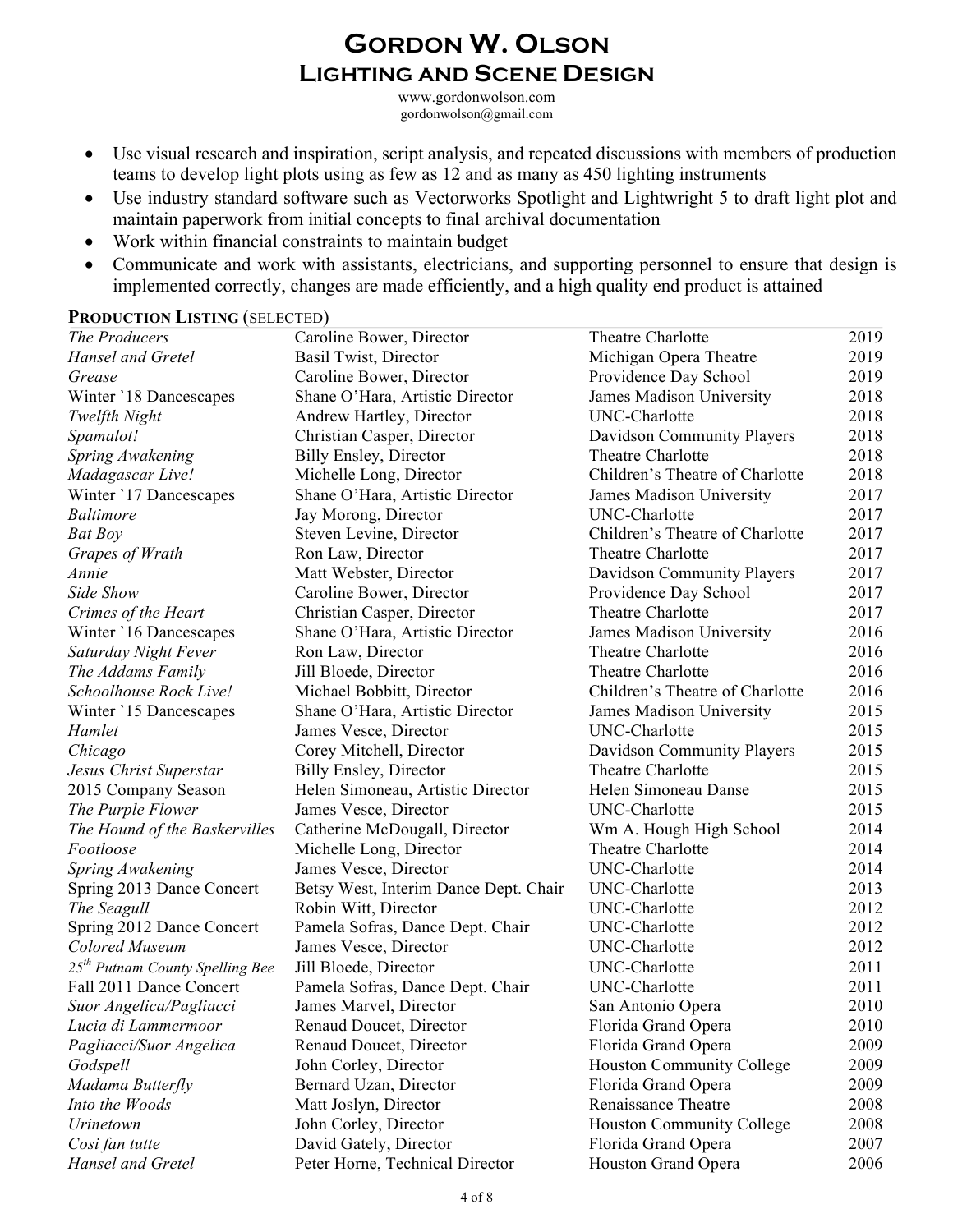www.gordonwolson.com gordonwolson@gmail.com

PNME 2003 Concert Series Kevin Noe, Artistic Director Pittsburgh New Music Ensemble 2003

#### **Higher Education Experience** 2001-2004

University of Texas - Austin, TX / University of Arizona

- Worked to further understanding of Lighting Design through class work and practical experience
- Collaborated with professors, graduate students, and undergraduate students on development of new theatre projects in various genres

#### **PRODUCTION LISTING** (SELECTED)

| Sex, Lies, and Fairytales     | Yacov Sharir, Artistic Director | Sharir + Bustamante Danceworks | 2004 |
|-------------------------------|---------------------------------|--------------------------------|------|
| The Vampires                  | Michael Bloom, Director         | University of Texas            | 2003 |
| Gianni Schicchi/Suor Angelica | Robert A. Desimone, Director    | University of Texas            | 2003 |
| Caucasian Chalk Circle        | David Charles Goyette, Director | University of Texas            | 2002 |
| Angels in America             | Samantha K. Wyer, Director      | University of Arizona          | 2001 |

### **ASSISTANT LIGHTING DESIGN**

#### **Professional Experience** 1999-2009

Broadway, Large-scale opera, regional festivals, industrial shows, university

- Aided Lighting Designer in the development of light plot, then assisted through the technical process
- Worked to streamline paperwork, increase efficiency, and disseminate information more effectively

#### **PRODUCTION LISTING** (SELECTED)

| A Christmas Carol             | Thomas Hase, Lighting Design        | Actor's Theatre of Louisville | Ongoing |
|-------------------------------|-------------------------------------|-------------------------------|---------|
| Elektra                       | Nic Muni, Lighting Design           | Michigan Opera Theatre        | 2014    |
| Aida                          | Thomas Hase, Lighting Design        | Michigan Opera Theatre        | 2013    |
| La Traviata                   | Thomas Hase, Lighting Design        | Florida Grand Opera           | 2013    |
| Die Liebe Der Danae           | D.M. Wood, Lighting Design          | <b>Bard Summerscape</b>       | 2011    |
| Jerusalem                     | Mimi Jordan Sherin, Lighting Design | Music Box Theatre, NYC        | 2011    |
| Good People                   | Pat Collins, Lighting Design        | Manhattan Theatre Club        | 2011    |
| Maria Stuarda                 | D.M. Wood, Lighting Design          | Minnesota Opera               | 2011    |
| Roberto Devereux              | D.M. Wood, Lighting Design          | Minnesota Opera               | 2010    |
| La Cenerentola                | D.M. Wood, Lighting Design          | Glimmerglass Opera            | 2009    |
| Sapphire '08 - Conference     | Paul Palazzo, Lighting Design       | Orange County Convention Ctr. | 2008    |
| Sapphire $06 -$ Conference    | Paul Palazzo, Lighting Design       | Orange County Convention Ctr. | 2006    |
| Illinois Shakespeare Festival | Andrew Catron, Lighting Design      | ISU - Bloomington, IL.        | 2003    |
| Illinois Shakespeare Festival | Julie Mack, Lighting Design         | $ISU - Bloomington, IL.$      | 2002    |
| The Good Doctor               | Julie Mack, Lighting Design         | University of Arizona         | 2000    |
|                               |                                     |                               |         |

#### **Higher Education Experience** 1999

- Aided Lighting Designer in the conceptual development of the light plot
- Maintained cuesheets, tracked followspots, and updated paperwork as changes occurred

#### **PRODUCTION LISTING**

| Kiss Me Kate | Emily Becher, Lighting Design | University of Arizona | 1999 |
|--------------|-------------------------------|-----------------------|------|
|--------------|-------------------------------|-----------------------|------|

#### **RELATED EXPERIENCE – PROFESSIONAL**

#### **Lighting Director** 2007-2010

Florida Grand Opera - Miami, FL.

- Worked with Broadway, national, and international Lighting Designers in advancing their light plots, then assisted throughout the technical process by tracking followspots, generating cuelists, and creating, maintaining and updating all paperwork for archival purposes
- Responsible for maintaining the artistic integrity of productions after opening night through preshow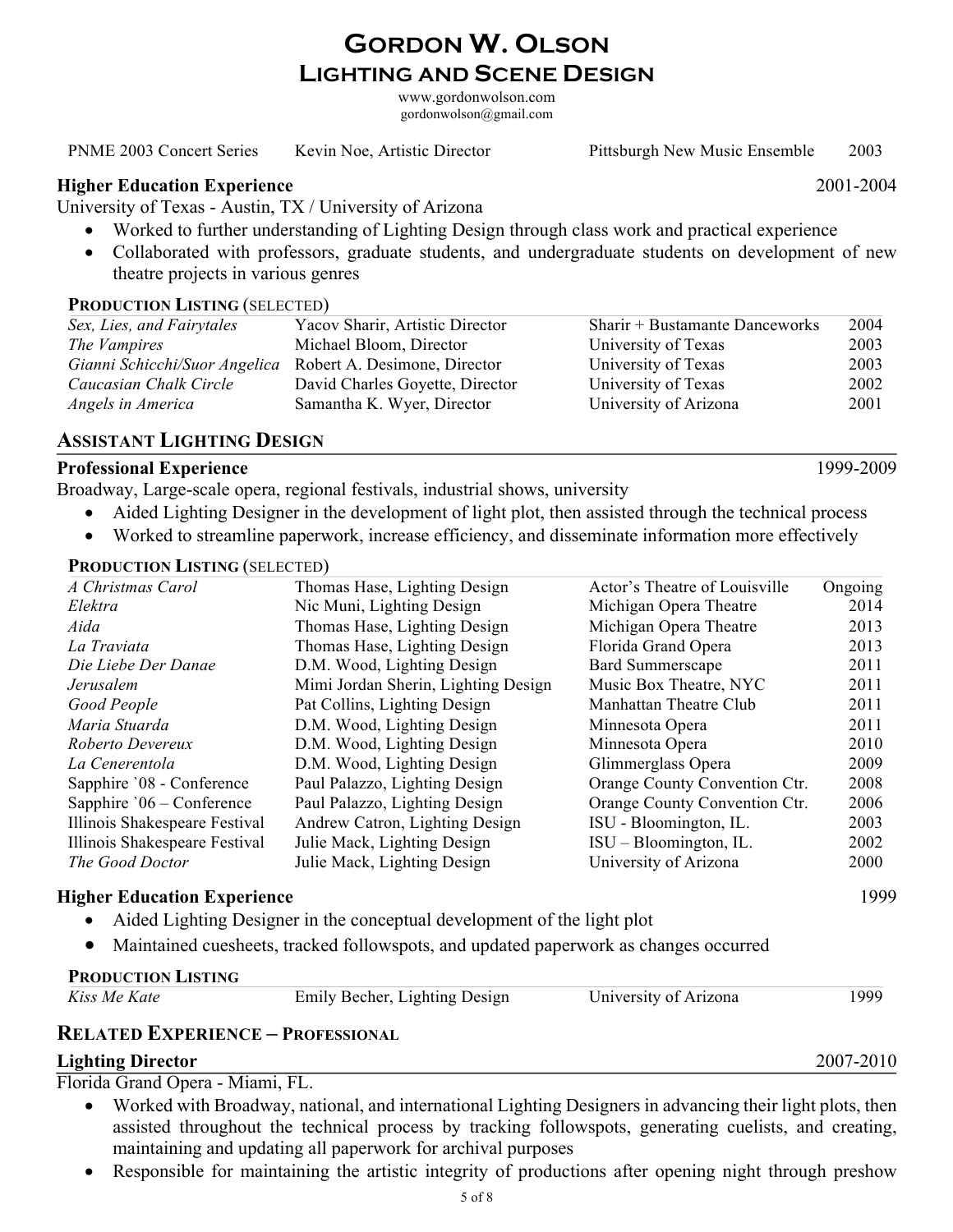www.gordonwolson.com gordonwolson@gmail.com

checks, performance viewings, and correction of any errors through the Production Stage Manager and Assistant Director

- Supervised IATSE Union crews in the implementation of light plots of 400-500 units
- Improved crew efficiency and streamlined workflow by generating more accurate and effective paperwork
- Managed a seasonal budget ranging from \$20,000-\$50,000
- Drafted scenic drawings for each production on an as-needed basis in the absence of a Technical Director
- Interviewed, hired, and mentored several individuals as Lighting Associates

#### **PRODUCTION LISTING** (SELECTED)

| Le Nozze di Figaro        | Pat Collins, Lighting Design   | FGO – Lighting Director | 2009 |
|---------------------------|--------------------------------|-------------------------|------|
| La Traviata               | Thomas Hase, Lighting Design   | FGO – Lighting Director | 2008 |
| Giulio Cesaré / La Boheme | Pat Collins, Lighting Design   | FGO – Lighting Director | 2008 |
| Tosca / The Pearl Fishers | Kendall Smith, Lighting Design | FGO – Lighting Director | 2008 |
|                           |                                |                         |      |

## **Lighting Supervisor** 2005-2007

Houston Grand Opera – Houston, TX.

- Helped Broadway, national, and international Lighting Designers to advance light plots for 2,400 and 1,110 seat theatres, then assisted throughout technical process by documenting focus charts, creating cuesheets, coordinating followspots, and tracking of automated lighting equipment
- Coordinated the rental and shipping of specialized lighting equipment on an as-needed basis
- Managed a seasonal budget averaging \$50,000-\$65,000
- Meticulously archived all lighting materials for future remounts of a production
- Worked with IATSE Union crews in implementation of light plots in excess of 500-700 units in a repertory situation
- Responsible for refocusing lights between performances of large-scale operas running in a repertory situation, often on tight schedules
- Interviewed, hired, and mentored an individual as Lighting Assistant. Eventually this individual served as the next Lighting Supervisor after my departure from the organization

# **PRODUCTION LISTING** (SELECTED)

| The Cunning Little Vixen | Lenore Doxsee, Lighting Design     | HGO – Lighting Supervisor | 2008 |
|--------------------------|------------------------------------|---------------------------|------|
| Aida                     | Chris Davey, Lighting Design       | HGO – Lighting Supervisor | 2008 |
| La Cenerentola           | Alberto Faura, Lighting Design     | HGO – Lighting Supervisor | 2007 |
| Faust                    | Ken Billington, Lighting Design    | HGO – Lighting Supervisor | 2007 |
| Don Giovanni             | Nigel Levings, Lighting Design     | HGO – Lighting Supervisor | 2006 |
| The Coronation of Poppea | Peter Kaczorowski, Lighting Design | HGO – Lighting Supervisor | 2006 |
| Carmen                   | James F. Ingalls, Lighting Design  | HGO – Lighting Supervisor | 2006 |
| Audra McDonald Project   | Kevin Adams, Lighting Design       | HGO – Lighting Supervisor | 2006 |
| Manon Lescaut            | Duane Schuler, Lighting Design     | HGO – Lighting Supervisor | 2006 |
| Don Pasquale             | Paul Palazzo, Lighting Design      | HGO – Lighting Supervisor | 2006 |
| Madama Butterfly         | Lloyd Sobel, Lighting Design       | HGO – Lighting Supervisor | 2005 |

## **Lighting Assistant** 2004-2005

Houston Grand Opera – Houston, TX.

- Aided Lighting Supervisor in compositing of repertory plot for large-scale opera running in repertory
- Worked with Broadway, national, and international Lighting Designers throughout the technical process by maintaining focus charts, creating followspot cuesheets, and generating work note lists
- Interacted with IATSE Union crews, insuring they had all necessary CAD drawings and associated lighting paperwork to implement light plots efficiently and effectively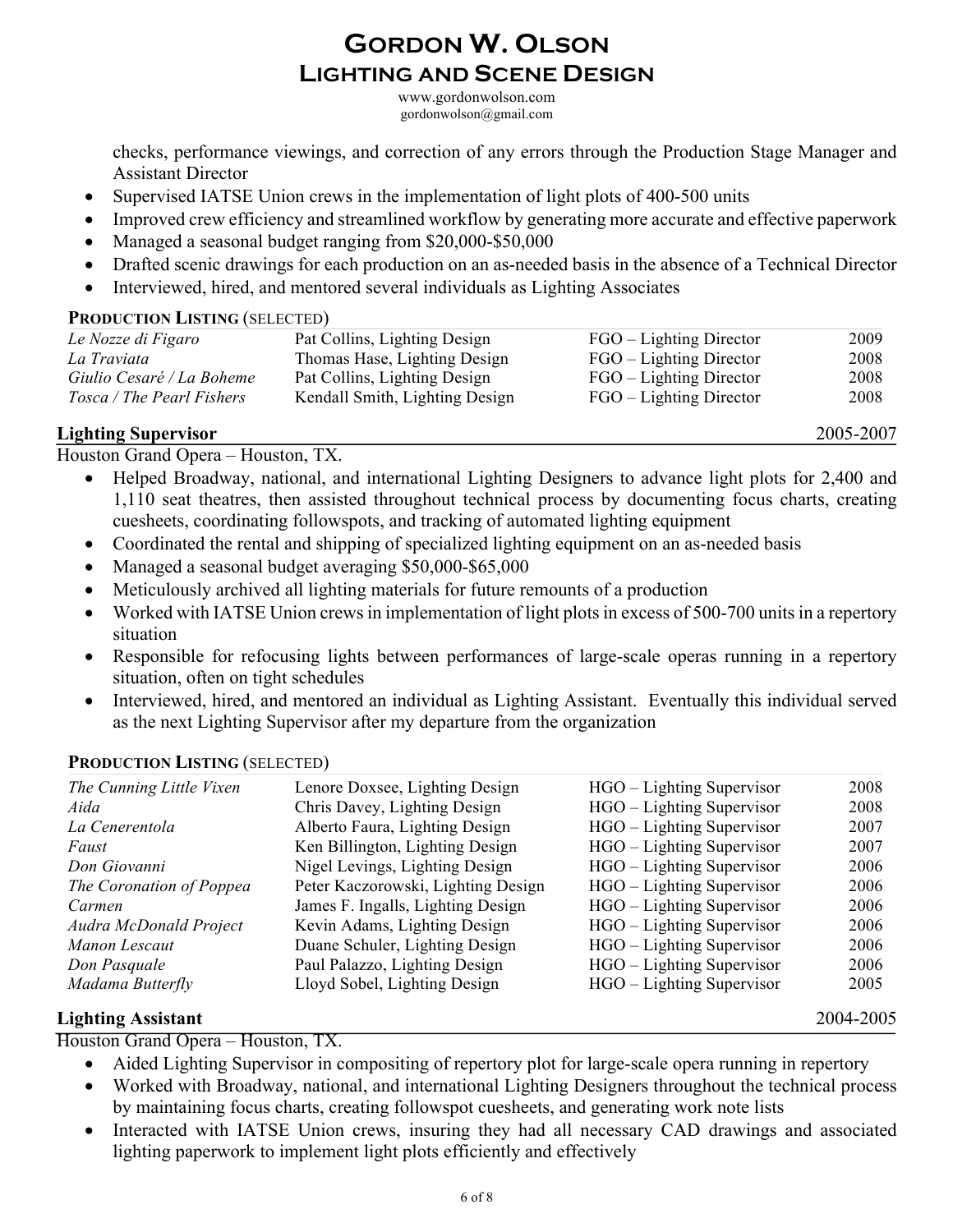7 of 8

# **GORDON W. OLSON LIGHTING AND SCENE DESIGN**

www.gordonwolson.com gordonwolson@gmail.com

### **PRODUCTION LISTING** (SELECTED)

| Falstaff         | Duane Schuler, Lighting Design    | <b>Lighting Assistant</b> | 2005 |
|------------------|-----------------------------------|---------------------------|------|
| Romeo & Juliette | Marie Barrett, Lighting Design    | <b>Lighting Assistant</b> | 2005 |
| Lysistrata       | Mark Doubleday, Lighting Design   | <b>Lighting Assistant</b> | 2005 |
| Il Trovatore     | Joan Sullivan, Lighting Design    | <b>Lighting Assistant</b> | 2005 |
| Idomeneo         | Nigel Levings, Lighting Design    | <b>Lighting Assistant</b> | 2005 |
| Madame Butterfly | Alan Burrett, Lighting Design     | <b>Lighting Assistant</b> | 2004 |
| Salsipuedes      | James F. Ingalls, Lighting Design | <b>Lighting Assistant</b> | 2004 |

## **SCENIC DESIGN**

## **Professional Experience** 2013-Present

University, community theatre, and high school theatre

- Work with director's concept, script analysis, visual inspiration and research to develop cohesive space where action of production can unfold
- Use Vectorworks Spotlight for drafting of all scenic elements and include 3D modeling of space and structures when possible
- Work within financial constraints to maintain budget as well as being mindful of skills of available support staff to attain an end product that is viable while also being of a certain quality
- Develop running/shift sheets as well as prop running sheets for stage crew personnel
- Work closely with scenic artist or acted as scenic artist when one was not available

## **PRODUCTION LISTING**

| Twelfth Night                 | Andrew Hartley, Director      | UNC-Charlotte            | 2018 |
|-------------------------------|-------------------------------|--------------------------|------|
| <i>Baltimore</i>              | Jay Morong, Director          | UNC-Charlotte            | 2017 |
| Hamlet                        | James Vesce, Director         | UNC-Charlotte            | 2015 |
| <b>Beauty and The Beast</b>   | Sylvia Schnople, Director     | Wm. A. Hough High School | 2015 |
| Spring Awakening              | James Vesce, Director         | UNC-Charlotte            | 2014 |
| The Hound of the Baskervilles | Catherine McDougall, Director | Wm. A. Hough High School | 2014 |
| Gypsy                         | Jamey Varnadore, Director     | Theatre Charlotte        | 2013 |

# **Higher Education Experience** 1999-2000 / 2002-2003

University of Arizona / University of Texas, Austin

- Completed undergraduate and graduate level Scene Design courses, demonstrated a high level of aptitude in the subject through positive critiques of work by professors, working professionals, and peers
- Learned fundamentals of script analysis, conceptualizing, drafting, model building, and rendering techniques with Adobe Photoshop
- Learned fundamentals of scene painting alongside graduate students in high-level undergraduate course work

# **AWARDS/HONORS**

- Member of one of five teams selected as Finalist for inaugural Opera America Director/Designer Showcase in 2009 for conceptual Lighting Design work on Elise Sandell's *Einstein on the Beach*
- Award winner "Best Lighting Design" for work on University of Arizona production of *Angels in America* in 2001

## **SKILLS**

#### **Interpersonal communication:**

Writes clearly and concisely, openly expresses ideas, provides and asks for feedback, offers well-thought-out solutions, collaborates and